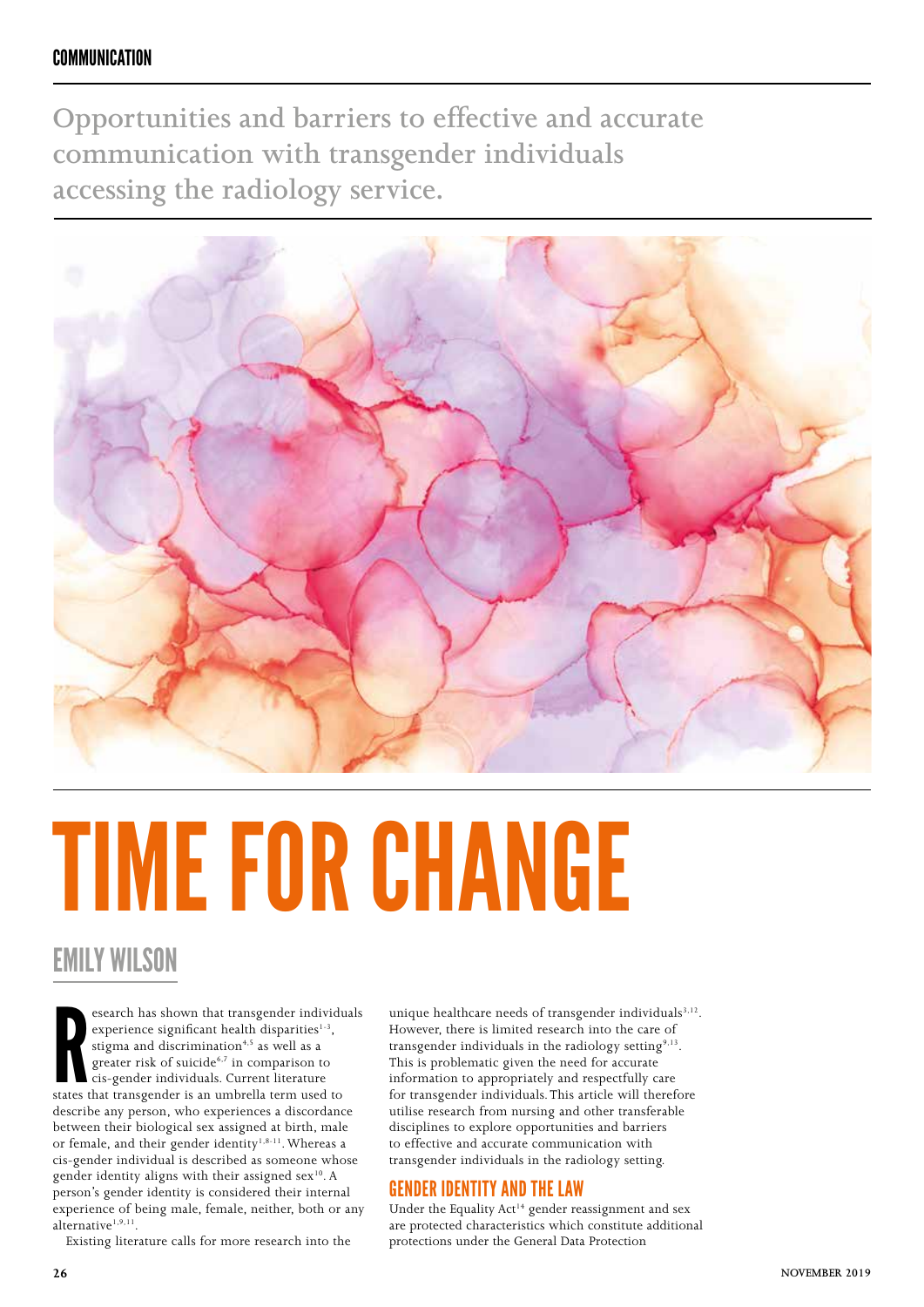Regulations (GDPR)<sup>15</sup> and the Data Protection Act<sup>16</sup> due to the potential for discrimination if disseminated. The Equality Act builds on the protections afforded through the Gender Recognition Act<sup>17</sup> which came into force in 2004 and is currently under reform. Briefly, in order to legally change gender identity, and obtain a Gender Recognition Certificate (GRC), an individual over the age of 18 must live as their preferred gender for a minimum of two years<sup>17</sup>. An application is sent to a Gender Recognition Panel with supporting evidence and issuance of a GRC is not dependent on undergoing surgery<sup>17</sup>. The Scottish Transgender Alliance (STA) conference proceedings<sup>6</sup> reinforces the need for confidentiality and accountability with regard to handling gender identity documentation and subsequent disclosures. Yet these conference proceedings date back to 2012 and so may not be fully representative of transgender health issues today. Despite this, it is clear that any disclosure of gender identity in the radiology setting needs to be documented and stored securely to respect confidentiality<sup>4,6</sup>.

#### DEFINING GENDER IN HEALTHCARE

Recent publications conceptualise gender identity as a spectrum<sup>12,13</sup> as opposed to traditional binary definitions of male or female. Yet, imaging request systems, such as radiology information systems (RIS) and healthcare information systems (HIS), used to collect personal data, are heteronormative as they only support binary options<sup>7,18</sup>. This is supported by the World Professional Association for Transgender Health<sup>19</sup> which suggested that transgender individuals experience a lack of visibility in healthcare due to a lack of space to self-disclose gender identity. Although potentially dated, this statement resonates with the systematic review findings of Redfern et al<sup>3</sup> and Heng et al<sup>4</sup> which called for changes to medical documentation systems for increased transgender recognition (Table 1).

Furthermore, a qualitative study conducted by Ross and Bell<sup>2</sup> identified that improvements to medical forms and electronic health records (EHRs) are needed to reflect gender diversity and create inclusion. A literature review conducted by Frangella et al<sup>18</sup> suggested possible solutions to improve transgender inclusion in EHRs such as creating gender identity fields. Sanders and Pedersen<sup>12</sup> offer a considered, inclusive solution to capture sensitive data. Their proposed sexual identity and gender expression (SIGE) form echoes the factors that Maragh-Bass et al<sup>20</sup> (Table 1) cited would improve disclosure such as providing clinical reasoning as to why the demographic information is required. In spite of this, their method for developing the form is not explicit and they provide no pilot data or any responses to it in clinical settings (Table 1) rendering their findings less transferable to UK radiology. Hence it is clear that developments to EHR management systems are needed<sup>4,10,13</sup> to provide space for or the option to disclose gender identity<sup>2,18,19</sup> and aid in demonstrating that radiology services are inclusive and respectful in the UK.

## LANGUAGE AND THE PATIENT EXPERIENCE

Clark et al<sup>9</sup> found that transgender patients experience a lack of awareness to transgender health issues and culturally competent communication skills in healthcare encounters. These included a focus on transition even if not relevant to the clinical issue and a conflation of gender identity with gender expression and sexual orientation. Moreover, research shows that

66 Transgender individuals experienced positive healthcare interactions when they were treated like any other patient and the focus of the examination was not on their gender identity.

using the incorrect pronouns (Table 2) to address or refer to a transgender person, misgendering, can be discriminatory and reinforce perceptions of stigma<sup>2,3,11</sup> even if unintentional. This is supported by Rossi and Lopez<sup>21</sup> and Sanders and Pederson<sup>12</sup> who both reported that transgender persons might be subjected to discrimination and or violence if referred to by their previous name or pronouns in a public space, such as a waiting room.

Similarly, participants in the qualitative studies conducted by Westerbotn et al<sup>22</sup> and Ross and Bell<sup>2</sup> reported that this experience could be upsetting and perpetuate negative experiences respectively. However, Westerbotn et al<sup>22</sup> conducted their study in Sweden, where transgenderism is a psychiatric disorder, and therefore their findings may be bound in local context. Taking this into consideration, Ross and Bell's<sup>2</sup> study findings may be more transferable to UK radiology.

Conversely, existing research has identified that ascertaining and using preferred names<sup>20,23</sup> and pronouns (Table 2)<sup>3,6,11,12</sup> provides an opportunity for affirmative communication with transgender individuals. Neira<sup>13</sup> stated that using preferred names and pronouns may help to engender trust in the practitioner-patient relationship. This is further substantiated by Rossi and Lopez<sup>21</sup> who showed that affirmative communication, cognisant of diversity, can demonstrate cultural competence and professionalism. These clinical perspectives are further substantiated by the robust systematic review findings of Heng et al3 and collectively they contribute to research into Western transgender healthcare experiences (Table 1). These publications highlight the importance of adapting communication to the needs of an individual patient, through person-centred care (PCC), which forms part of the standards of proficiency of a radiographer<sup>24</sup>. Therefore, identifying and using the correct pronouns to improve communication should be fully endorsed.

#### THE EVOLVING LEXICON

Rossi and Lopez<sup>21</sup> identified that cultural competence is possible but that language used may change over time. However, definitions of cultural competence are varied<sup>13,21,25</sup> making it hard to demonstrate and implement practically. In this context, cultural competence may include radiology staff understanding that gender identity and expressions are fluid and that continual professional development is needed to stay abreast of changes in language. Although this may be conceptualised as a barrier to effective communication, it also provides an opportunity to develop skills in  $PCC^{25}$ . Adopting and using preferred names and pronouns specific to each person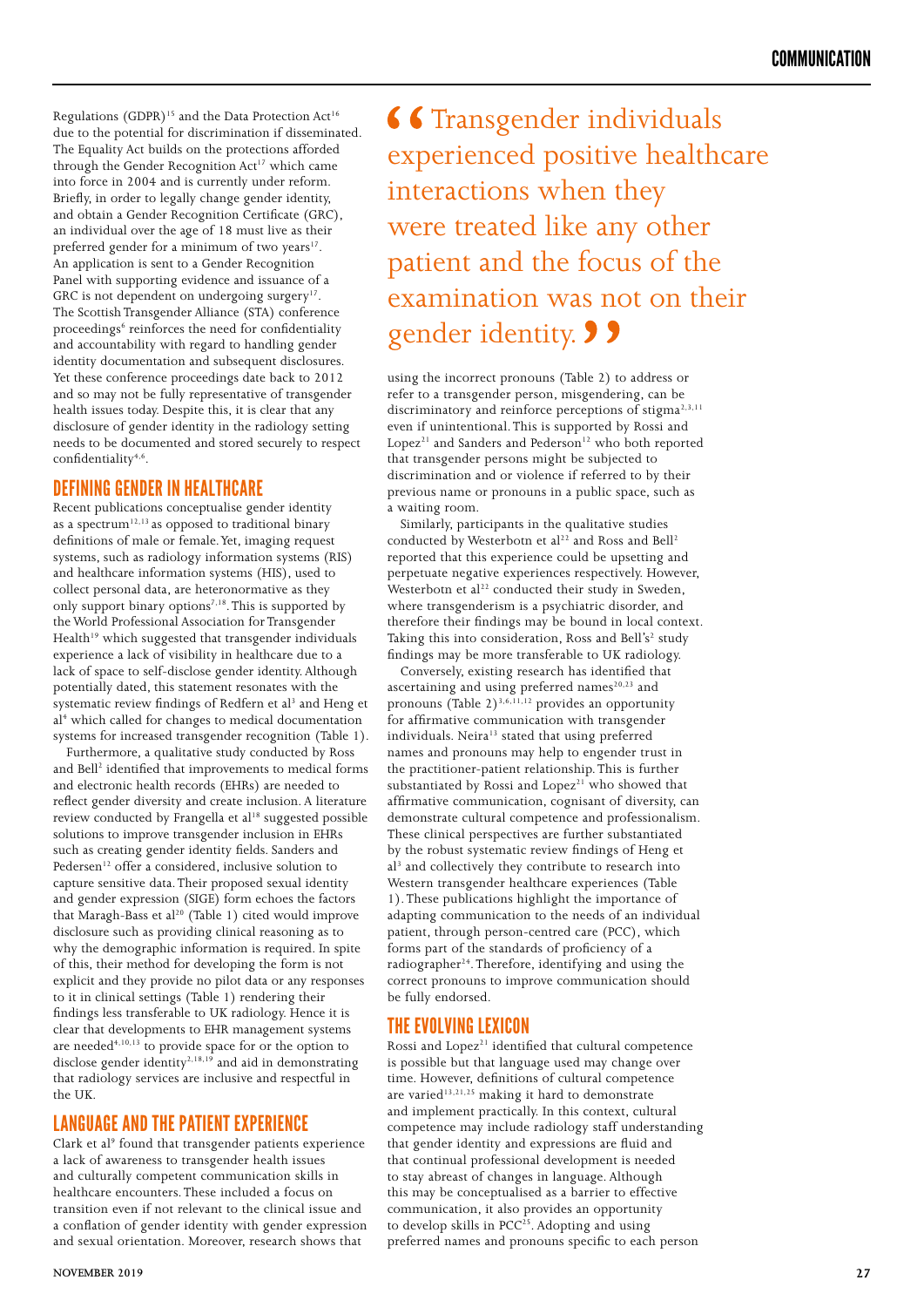| Author/s                     | <b>Study Location</b> | Methodology                                  | <b>Strengths</b>                                                                               | <b>Limitations</b>                                                                                                                                         |
|------------------------------|-----------------------|----------------------------------------------|------------------------------------------------------------------------------------------------|------------------------------------------------------------------------------------------------------------------------------------------------------------|
| Deutsch et al.<br>2013       | <b>United States</b>  | Recommendations<br>from professional<br>body | Steering group and large<br>multi-disciplinary team lead study                                 | Potentially outdated and not fully transferable<br>to UK                                                                                                   |
| Redfern et al.<br>2014       | <b>United States</b>  | Systematic review                            | Explicit and justified method                                                                  | Not fully transferable to UK; only reviewed<br>papers in English language                                                                                  |
| Cerebaz et al.<br>2015       | <b>United States</b>  | Qualitative study                            | Supporting evidence is relevant                                                                | Nurses" perspectives; research conducted<br>by students but the research analysed by the<br>academic staff; no member checking                             |
| Clark et al. 2017            | <b>United States</b>  | Systematic review                            | Clear aims and methods                                                                         | No explicit inclusion and exclusion criteria                                                                                                               |
| Maragh-Bass et<br>al. 2017   | <b>United States</b>  | Mixed methods                                | Appropriate statistical tests,<br>contextualised data                                          | Not fully transferable to UK                                                                                                                               |
| <b>Ross and Bell</b><br>2017 | <b>United States</b>  | Qualitative study                            | Rigorous methods with clear<br>research aims                                                   | May not be fully transferable to UK public<br>health system                                                                                                |
| Rossi and Lopez<br>2017      | <b>United States</b>  | Review article                               | Clear rationale for linguistic usage<br>in healthcare                                          | Findings not based on primary data; widely<br>applicable due to LGBT focus                                                                                 |
| Westerbotn et al.<br>2017    | Sweden                | Qualitative Study                            | Rigorous methods with clear<br>research aims; pilot interview<br>technique ensured consistency | Different medical definitions of<br>transgenderism to UK; may not be fully<br>transferable to UK public health system;<br>conducted in primary care        |
| Frangella et al.<br>2018     | Argentina             | Literature review                            | Clear research aims; clear research<br>implications identified                                 | Exclusion of non-English language papers;<br>no explanation for evaluative tool used; no<br>justification for the selection of evaluative<br>criteria used |
| Sanders and<br>Pedersen 2018 | <b>United States</b>  | Clinical perspective                         | Sound rationale and clinical<br>expertise                                                      | No clear and explicit methods; no mention<br>of pilot data                                                                                                 |

Table 1: Synthesis matrix of literature.

| <b>Gender identity</b> | <b>Pronouns</b>  |  |  |  |
|------------------------|------------------|--|--|--|
| Individual             | They/them/theirs |  |  |  |
| Neutral                | Ze/hir/heirs     |  |  |  |
| Female                 | She/her/hers     |  |  |  |
| Male                   | He/him/his       |  |  |  |

Table 2: Gender identities and their corresponding pronouns<sup>1,9,10,12</sup>.

66 Transgender patients experience a lack of awareness to transgender health issues and culturally competent communication skills in healthcare encounters. **99**